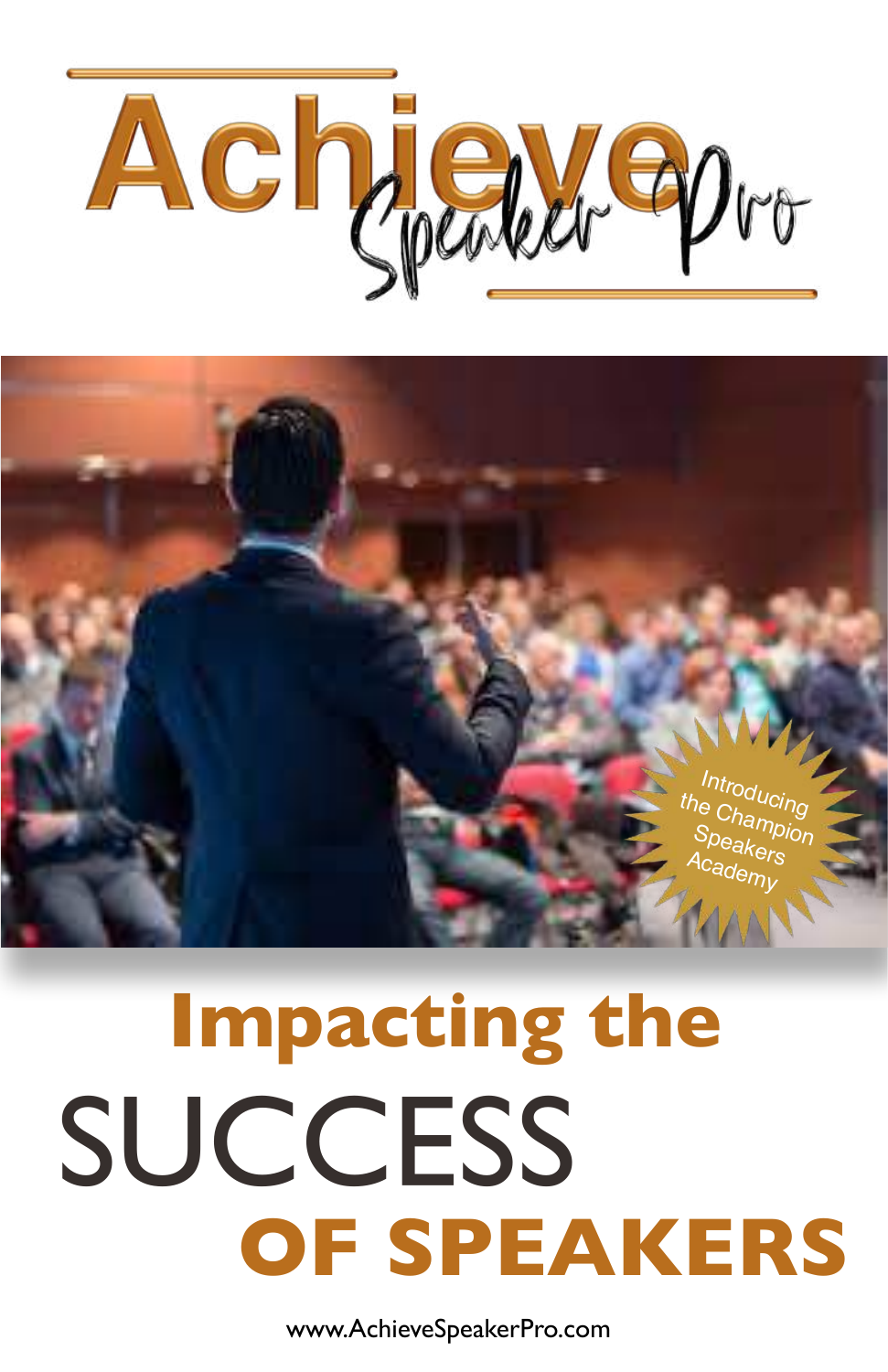## **BECOME AN ACHIEVE SPEAKER PRO MEMBER TODAY!**



### **WELCOME TO ACHIEVE SPEAKER PRO**

We are excited to introduce you to the Achieve Speaker Pro membership program that is here to help you increase your speaking engagements, revenue and business success.

If you are new to speaking or a seasoned professional, our membership program can greatly enhance your success.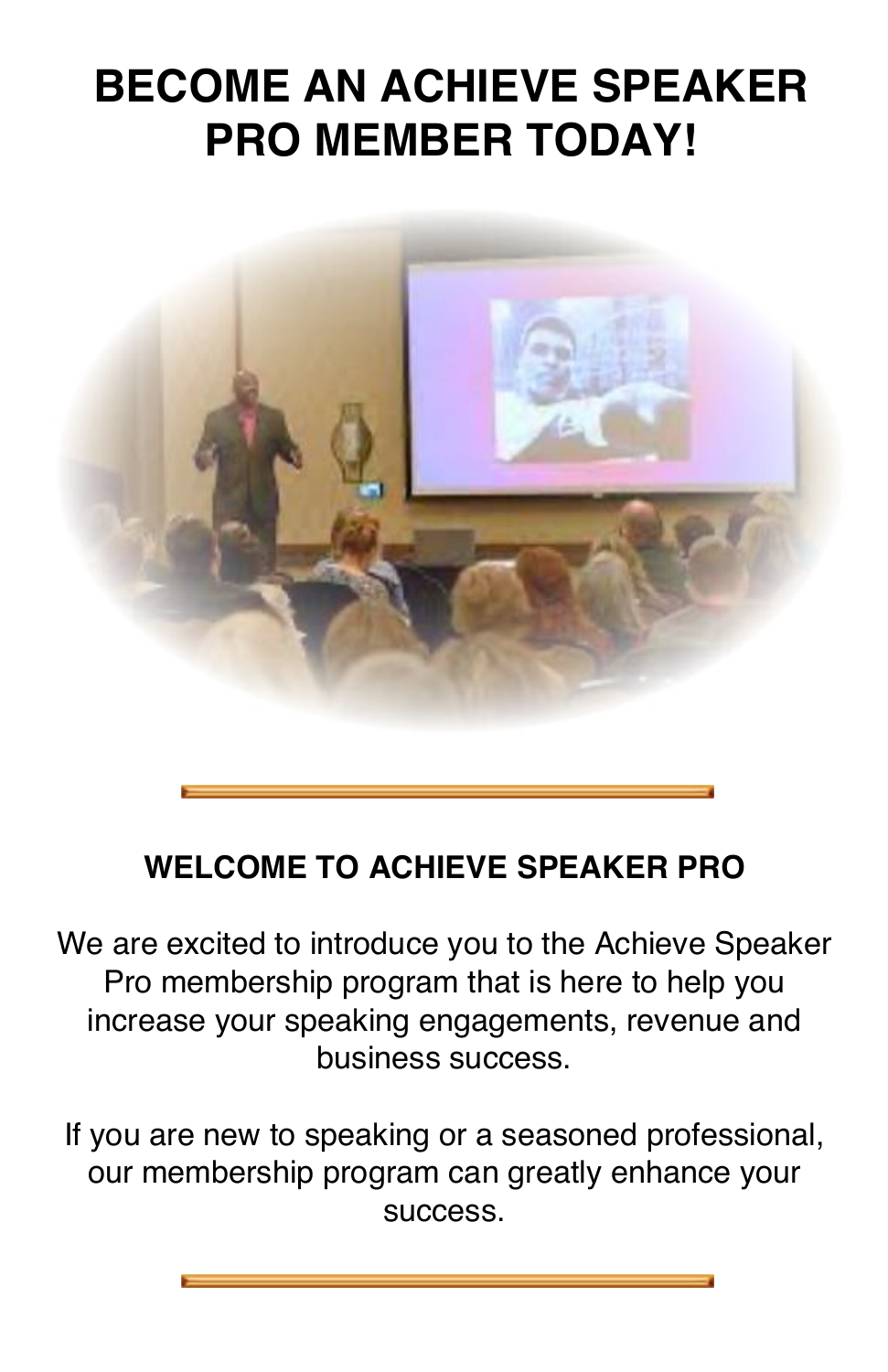# **Introducing the President of Achieve Speaker Pro**



**JB Braden, International Inspirational Speaker & Coach**

**We are Here to Support you in your Success as a Speaker**

JB Braden is a 20+ year speaker who has presented in front of over 1.5 million people in his career. He loves giving audience members around the country inspiration, great awareness & tools to help them grow to extraordinary heights!

His super-power is training his clients to become elite communicators and exceptional speakers!

**AS SEEN ON:**

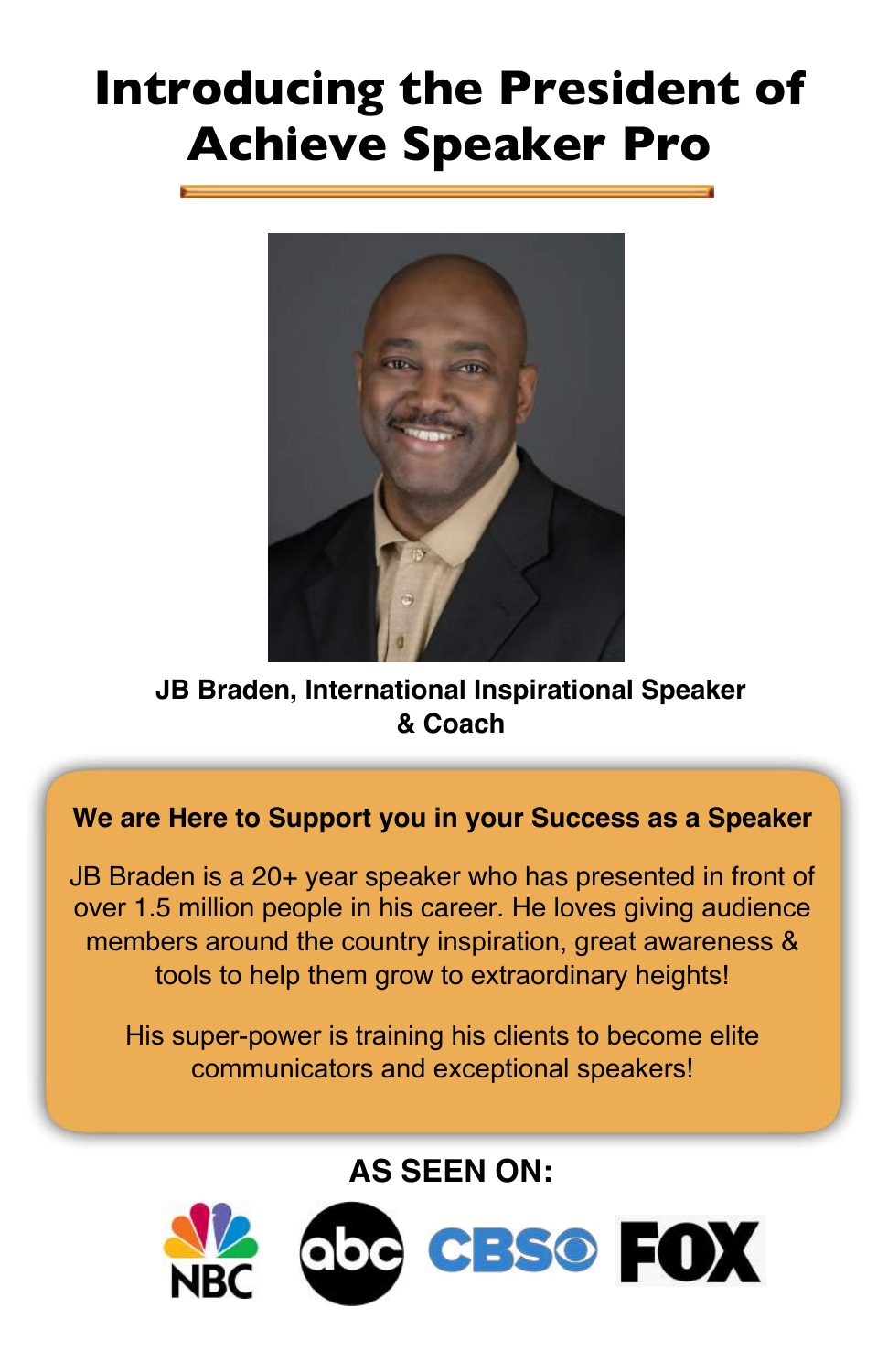### **WHAT DO ACHIEVE SPEAKER PRO MEMBERS GET?**

- Free entry into the Achieve Speaker Bureau to increase your exposure and get speaking engagements. *(\$395 value per year included)*
- Fill-out one application yearly for up to 20 speaking opportunities to get in front of 1000s. **(see page 9 for details)**
- **•** Up to **50-60% discounts** off of workshops and trainings provided by the Champion Speakers Academy.
- Speaking coach JB Braden's weekly business building mastermind call and 4 other available business building calls per week included. *(see mastermind page - (\$7500 value per year included)*
- Four free business building conferences per year to up level your business building skills, speak at, teach workshops, and grow important referral and collaborative relationships. *(\$2500 value per year included)*
- Receive the Achieve Speaker Pro start-up manual with over 100 speaker bureaus you can join, recommended speaking locations and much more. **(\$497 value included)**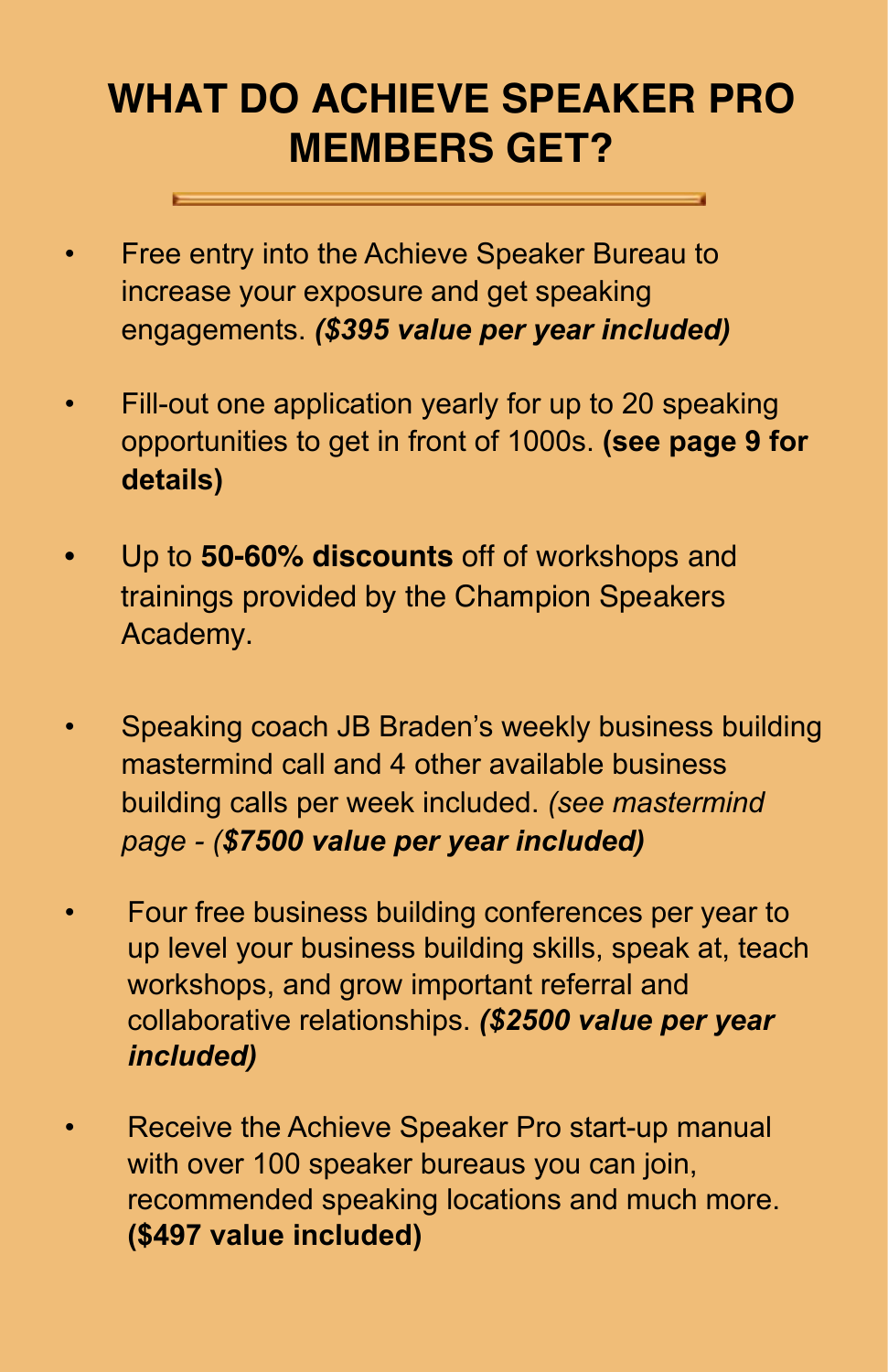### **WHAT DO ACHIEVE SPEAKER PRO MEMBERS GET?**

- **Your Own Graphic Design Team:** Access to a professional, experienced Graphic Design team that provides you incredible discounts on high quality work. You won't believe it!
- Open your own chapter of an **Achieve Event Systems** (Only \$495 for Achieve Speaker Pro Members (non-members \$2500.00).
- **Speak at an Achieve Event Systems Event.** We are growing 100's of chapters all across the USA.
- Develop **strategic relationships** with other speakers to **grow your network** and expand your reach.
- **Achieve Speaker Pro a la carte Team -** We provide you on-going education, workshops and trainings by industry leaders and experts. All members receive incredible discounts.
- Free access to the **Achieve Investment Group**. Our in-house investment group can help you fund and grow your business. Reach out to us for details!
- Free access to **Achieve Publishing Group** to publish and sell your book.
- Let Achieve Speaker Pro provide you with the tools to create your **WOW Box** to promote yourself.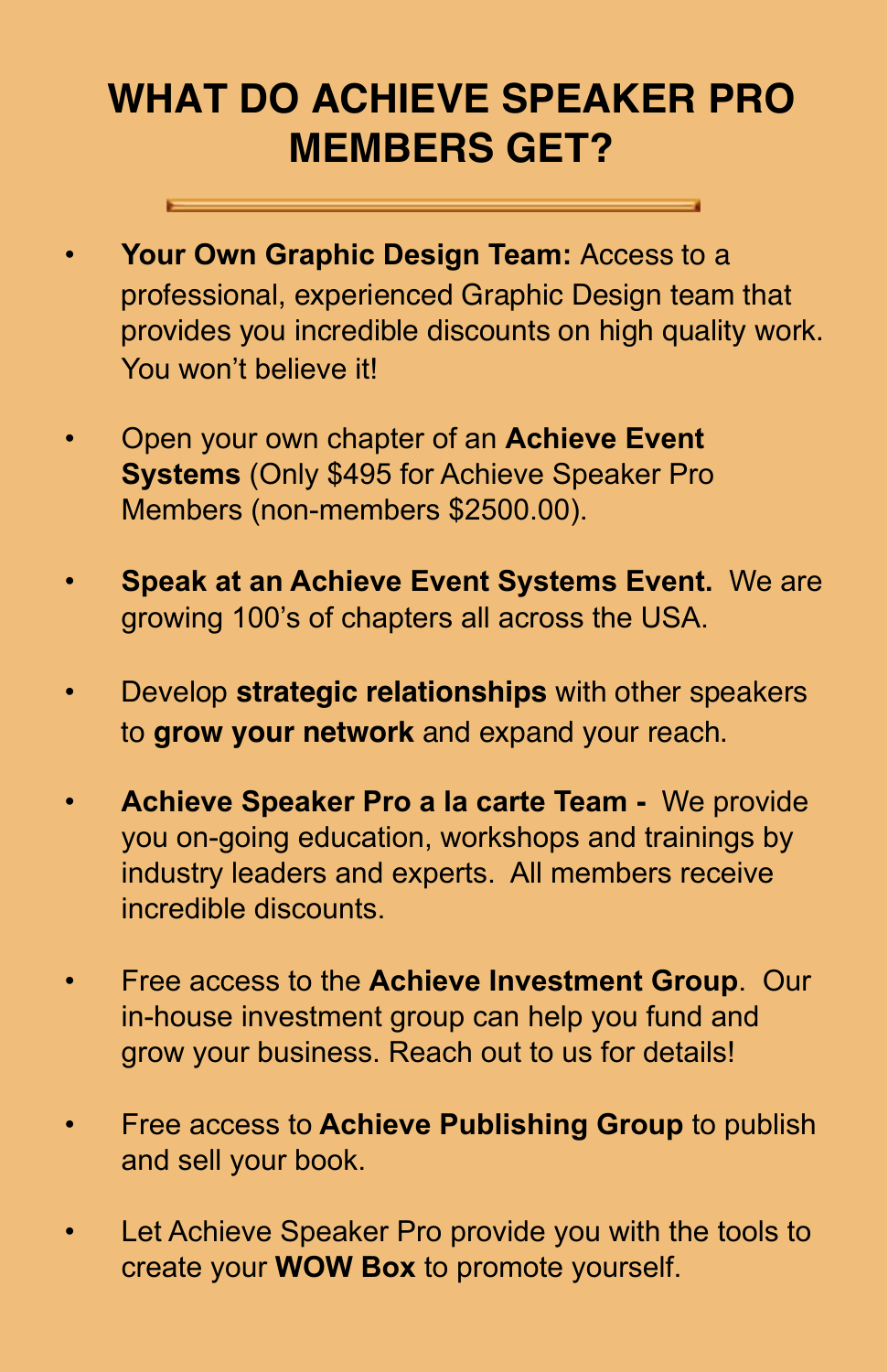### **Thousands of Dollars of Speaker Resources just for our members!**

We have assembled one of the best teams of leaders in the speaking industry that is readily available, providing you incredible discounts as an Achieve Speaker Pro Member.

- **Speaker Rating** for your speaker kit. Most speakers do not have a speaker rating and it is necessary to greatly increase your engagements and success.
- **Professional voice-over services** for marketing trailers and speaker intro videos to help separate you from the competition (additional cost at Achieve Member rate).
- **Speaker Booking Services** with achieve speaker pro leader Anza Goodbar and her booking team (additional cost at Achieve Member rate).
- **Signature presentation workshop** designed to grow your business with industry leaders JB Braden and Chris Natzke (additional cost at Achieve Member rate).
- **Presentation Slide Deck:** Professional services to upgrade and or up level your slide deck and enhance your presentation (additional cost at Achieve Member rate).
- **Speaker Kit**: Tools to create or upgrade your speaker kit.
- **Sizzle Reel:** Create or upgrade your Sizzle Reel with one of the top sizzle reel video professionals in our industry (additional cost at Achieve Member rate).

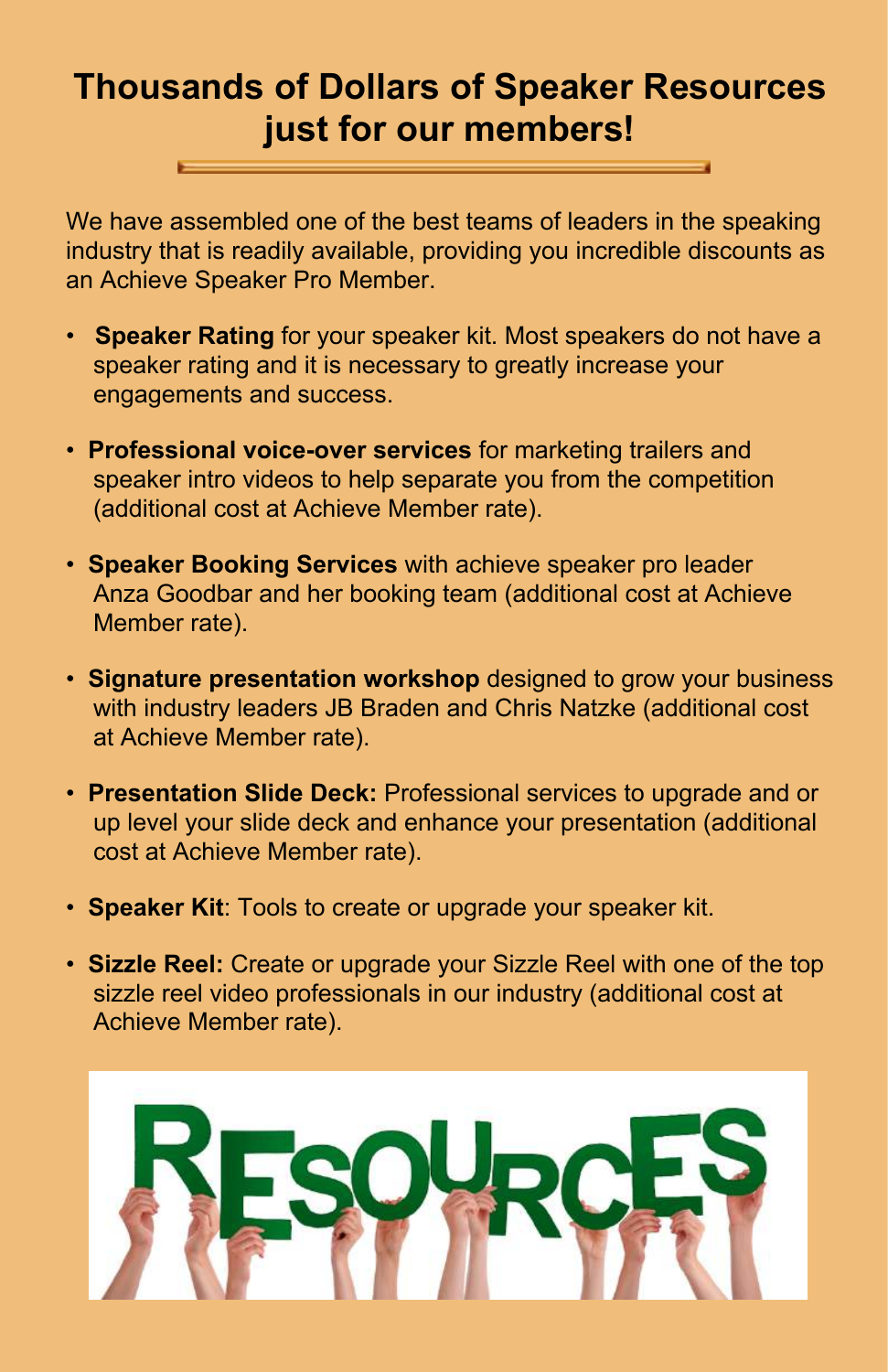- A Complete **team of preferred vendors** you can tap into to help the success on your bottom line. We have credit card processors, payroll services, website designers, marketing system and much more that you can engage in. We negotiate incredible pricing and service for you.
- **Publish or increase your book sales:** Use Achieve Publishing Group to author a book for FREE including mentorship or if you have a book we will put it in our sales system (\$9000 value included).
- **APPLY Members Only!** All Achieve Speaker Pro members can apply at www.achievebizconferences.com to have a table to exhibit at 4+ conferences per year.
- **Are you an educator?** If so, we are NCCA, and CEC approved to assist you in development of a workshop that stands out and creates income. (\$9000 value included)
- **Do you have a podcast?** If so, let's market it to our entire community of 1000's.
- **More…** We are always adding new tools and resources and there is never an additional membership charge at any time.

**All benefits of being an Achieve Systems Member.** Over 21.6 million dollars of resources. (see the Achieve Membership document attached for complete details).

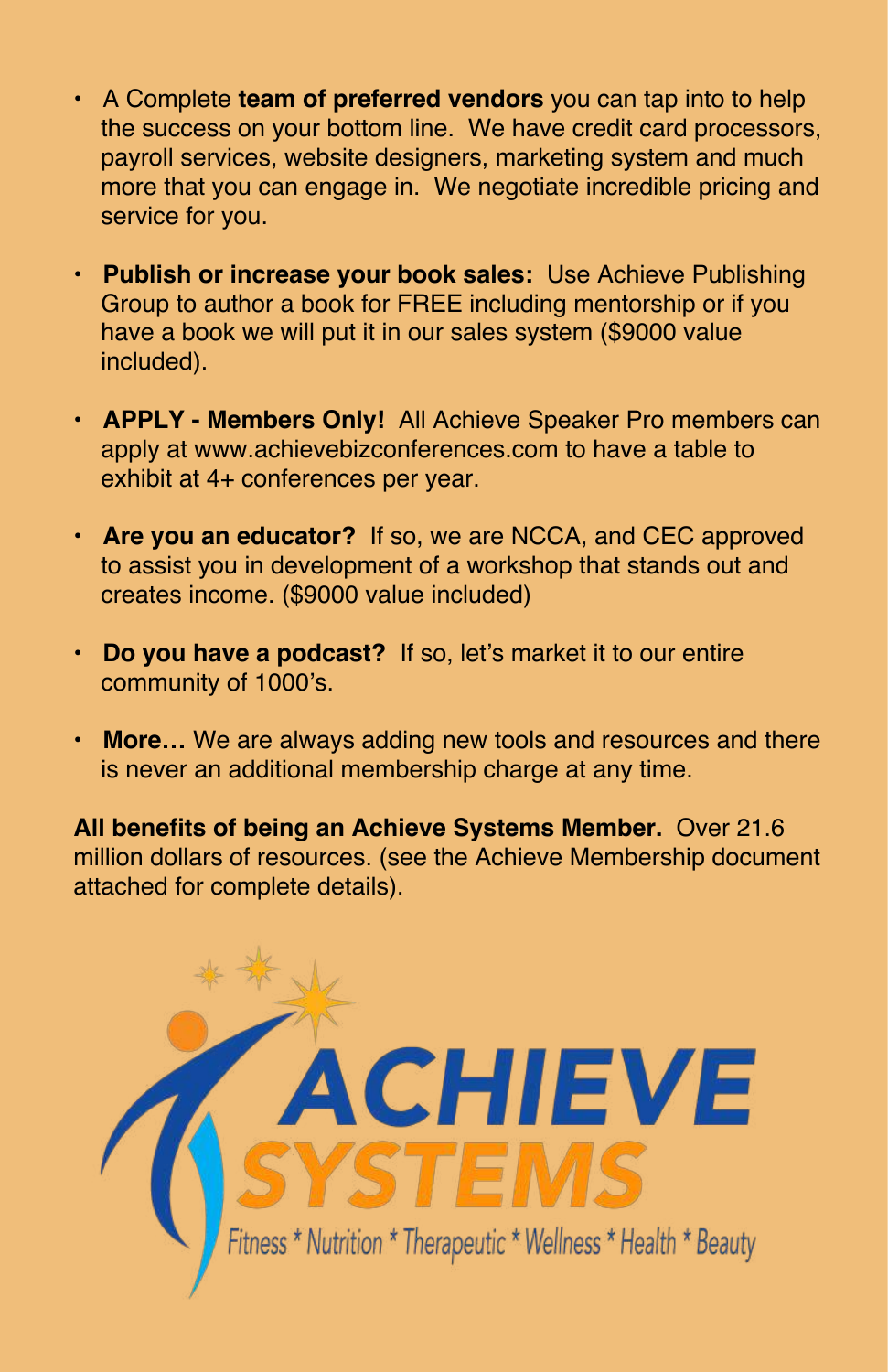### **HOW DOES ACHIEVE SPEAKER PRO HELP ME GET SPEAKING GIGS?**

- Free admission into the Achieve Speaker Bureau to gain exposure & leads including web presence to get visible & leads.
- Ability to apply to speak at the Achieve & Affiliate Conferences & Events
- Weekly Coaching Calls creating opportunity
- Listing of  $100 +$  speaker bureaus that you should engage with
- Use the Achieve Systems Pro sponsor program contact us for more information
- Access to speak at the Community and Cocktail events or open your own Achieve Event System
- Enroll with Achieve Leader Anza Goodbar to have her pitch you for speaking engagements
- Have access to the Achieve Systems community

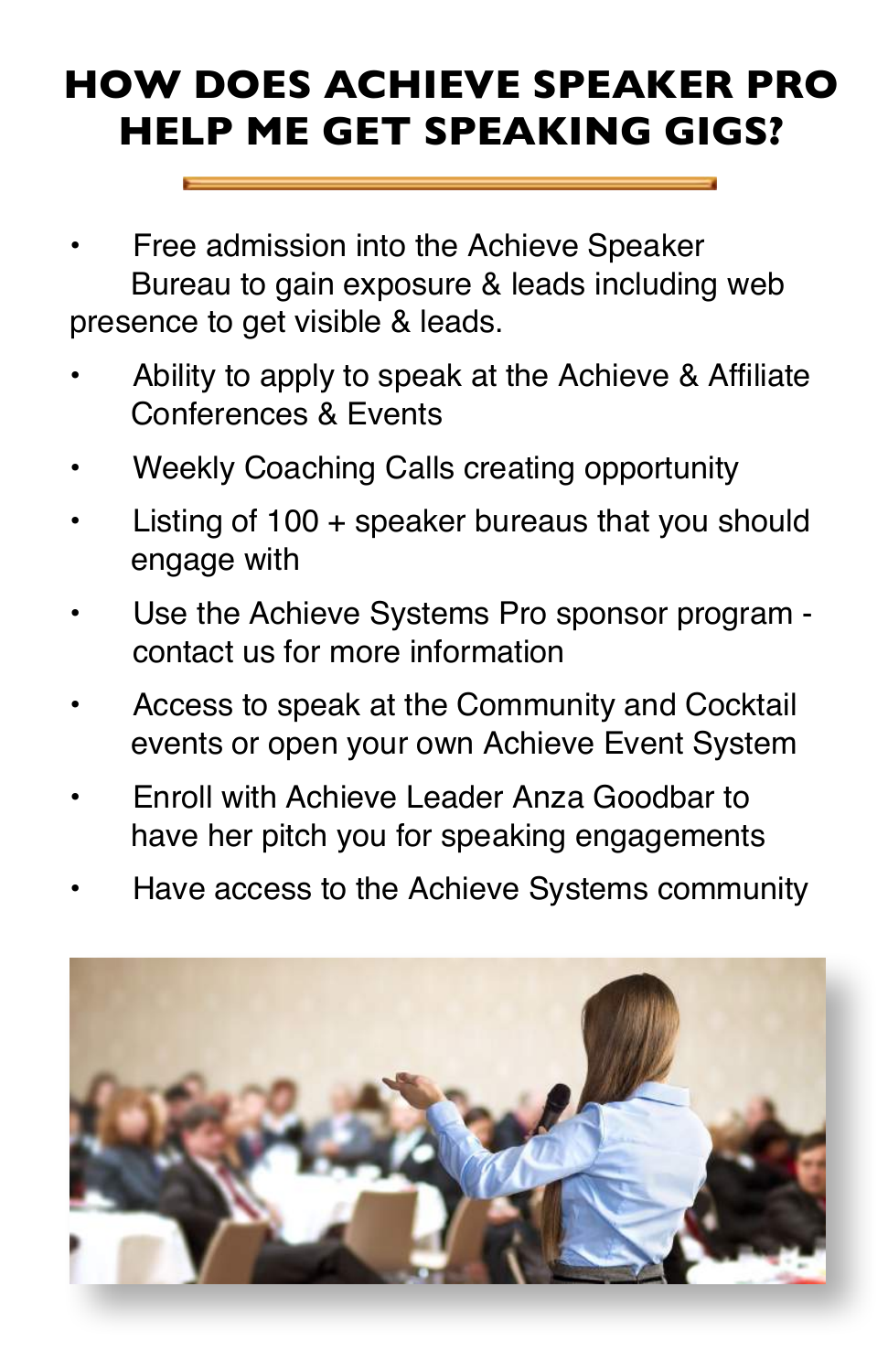### **CURRENT ACHIEVE SPEAKER PRO SPEAKING OPPORTUNITIES**

Achieve Speaker Pro members can fill out one application to be introduced to speak at all of the following events

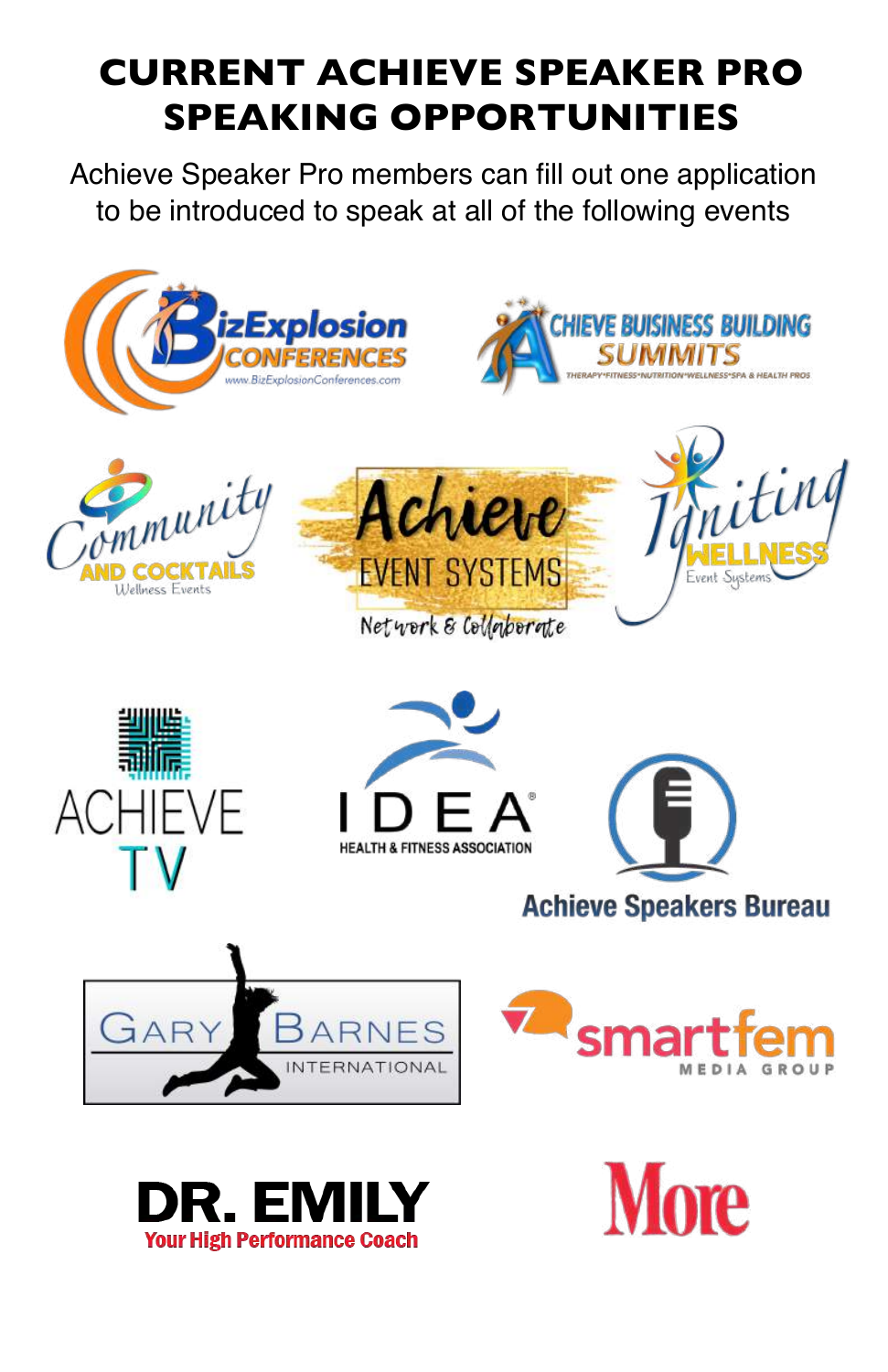### **Achieve Speaker Pro Mastermind Calls Grow your business**

\$7500 value per year included - Wow!

Achieve Speaker Pro members receive a ZOOM MASTERMIND CALL with speaking and industry leader JB Braden each Friday to help you build success. JB Braden has spoken in front of over 1.5 million people and helps the Achieve Speaker Pro members grow business.

In addition, all ACHIEVE SPEAKER PRO members have access to a business building call everyday that you can use as you see fit. Here is our current schedule:

#### **BUSINESS BUILDING MASTERMIND CALLS**

**Monday -** Vanessa Raymond, start your week with an incredible accountability call with speaker coach Vanessa Raymond. **Tuesday -** Lila Veronica, this call is all about increasing your sales. **Wednesday -** Niki Cicak, how to grow a successful event. **Thursday -** Suzanne Eccher, how to plug into the Achieve Speaker Pro and Systems assets. **Friday -** JB Braden, Champion Speakers Academy leader provides a coaching call every Friday to grow business and speaking opportunities.

*We also provide random guest speaker calls you can plug into. Visit your Achieve Speaker Pro exclusive Facebook page for details on going.*

It is our goal to provide all Achieve Speaker Pro Members the opportunity to grow your business every day of the week. These calls carry an outstanding value and are geared towards growing your business success. Plug-in to the calls that are most important to you.

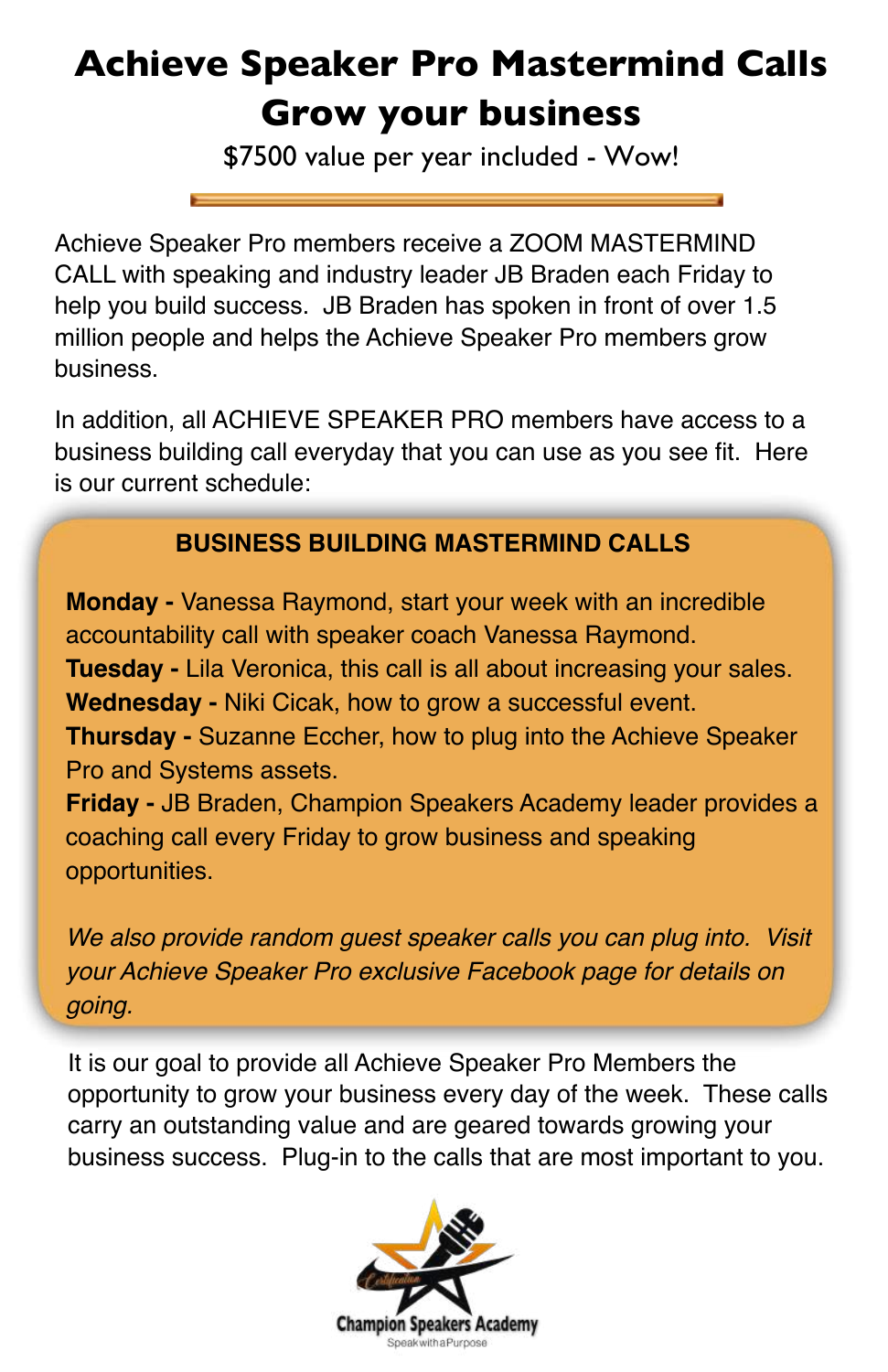### **BUILDING YOUR SPEAKER COMMUNITY & RELATIONSHIPS**



The Power of Community

We provide you full access to the Achieve Systems community of business professionals to engage with to increase your visibility.

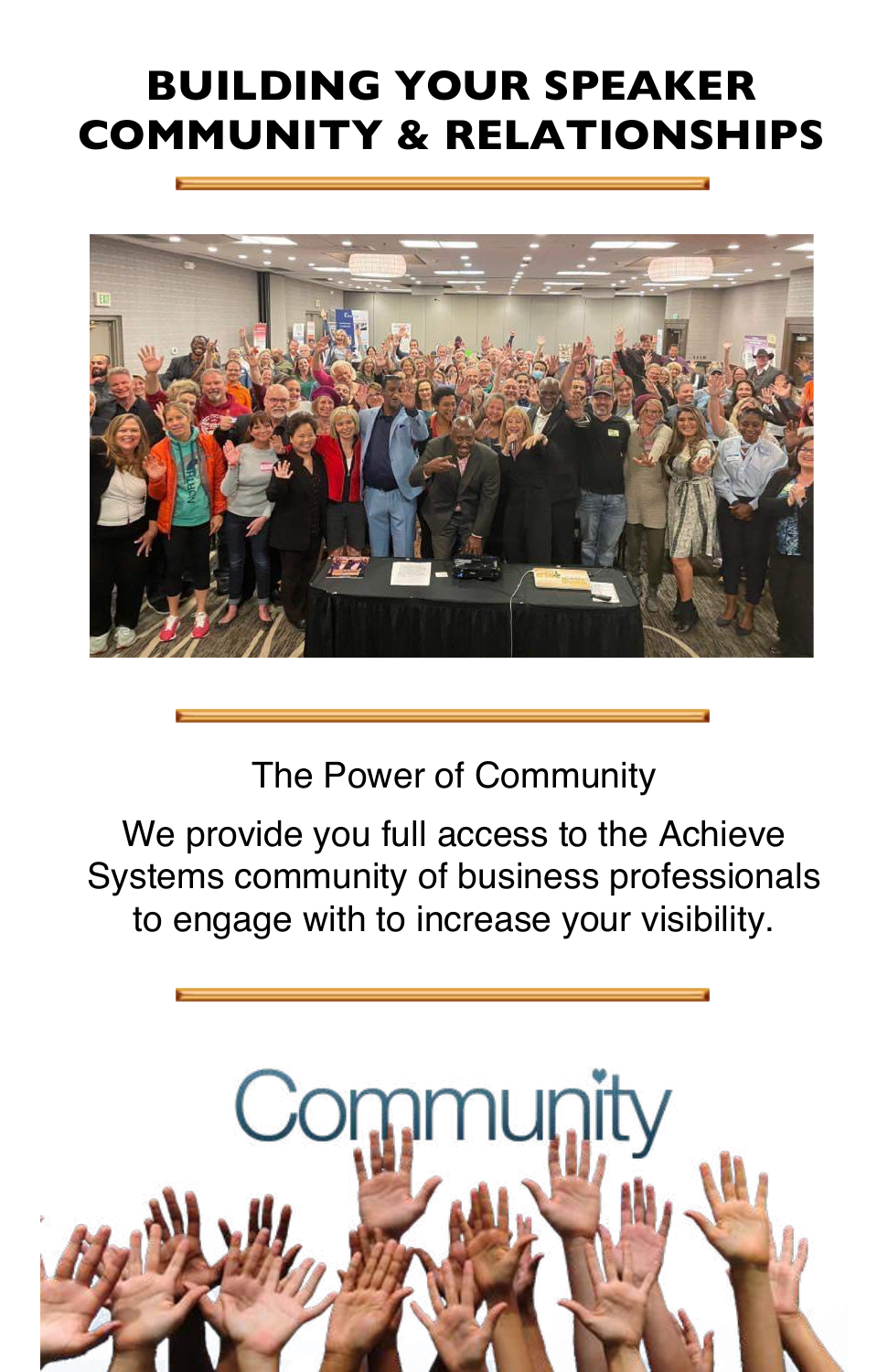

**JB BRADEN**

#### LEARN FROM EXPERIENCE

JB has 20 + years of success in speaking success in front of over 1.5 million people.

JB Braden is your achieve Speaker Pro leader and is a powerful speaker coach, helping you grow every aspect of your speaker business.

I am here to help take your business to the next level!



**CHRIS NATZKE**

#### ACHIEVE SPEAKER LEADERSHIP COACH

Chris Natzke is a highly successful lifeleadership coach, keynote speaker, workshop facilitator, and best-selling author.

Chris is part of our team and here to help impact the success of your speaking business.



**ROBERT RAYMOND**

#### #1 RANKED BUSINESS COACH & CEO

Robert Raymond is the CEO of Achieve Systems and Achieve Speakers Pro. Robert is one of the most sought after business coaches and leaders in our industry.

Robert has held up to 5 conferences each year for the last 27 years providing speakers the opportunity to greatly increase their visibility.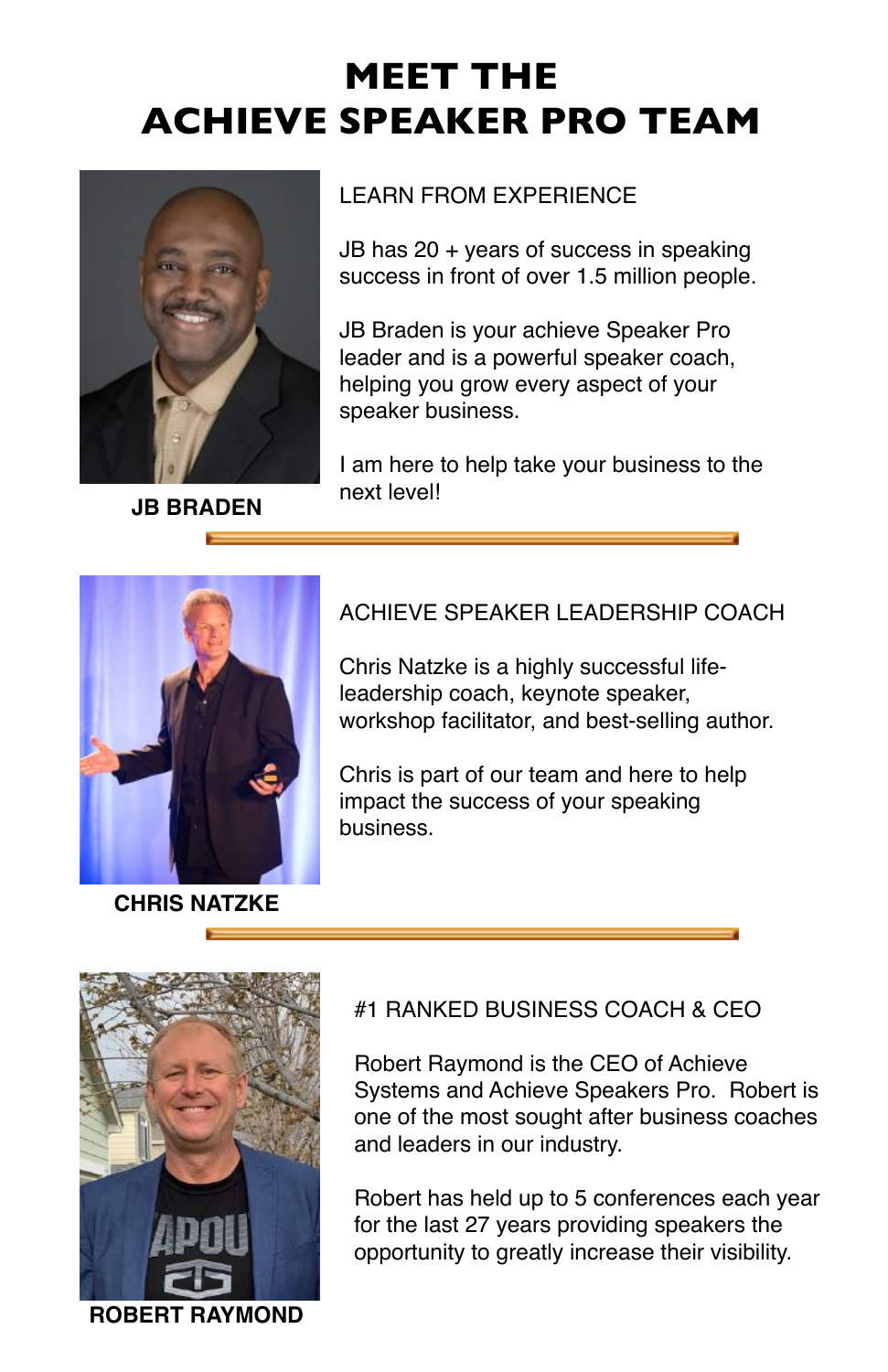

**VANESSA RAYMOND**

#### SPEAKER & IMAGE COACH

Vanessa Raymond is one of the top images coaches for speakers and business owners today. Vanessa will assist you in growing your image as a speaker to attract more speaking engagements.

Vanessa is excited to promote your speaking business to our incredible community of professionals.



**ANZA GOODBAR**

#### BOOKING AGENT

Anza Goodbar is a Serial Entrepreneur with over 12 years' experience working with business owners & speakers. Her years of experience as an event planner gives her unique insight into the minds of those who control the stages!

This makes her the perfect person to head up our Speaker Booking Services. Let's get you booked!

Anza is excited to help find and book speaking gigs for the Speaker who's ready to achieve world class status!



**ALEXA OLIVA**

#### SPEAKER SIZZLE REEL

Alexa Oliva provides Achieve Speaker Pro Members sizzle reels to advance the success of attracting speaking engagements for you. She is also a master networking and relationship development expert.

Alexa is considered one of the top video professionals in the speaker world today. Never under estimate the importance of your sizzle reel!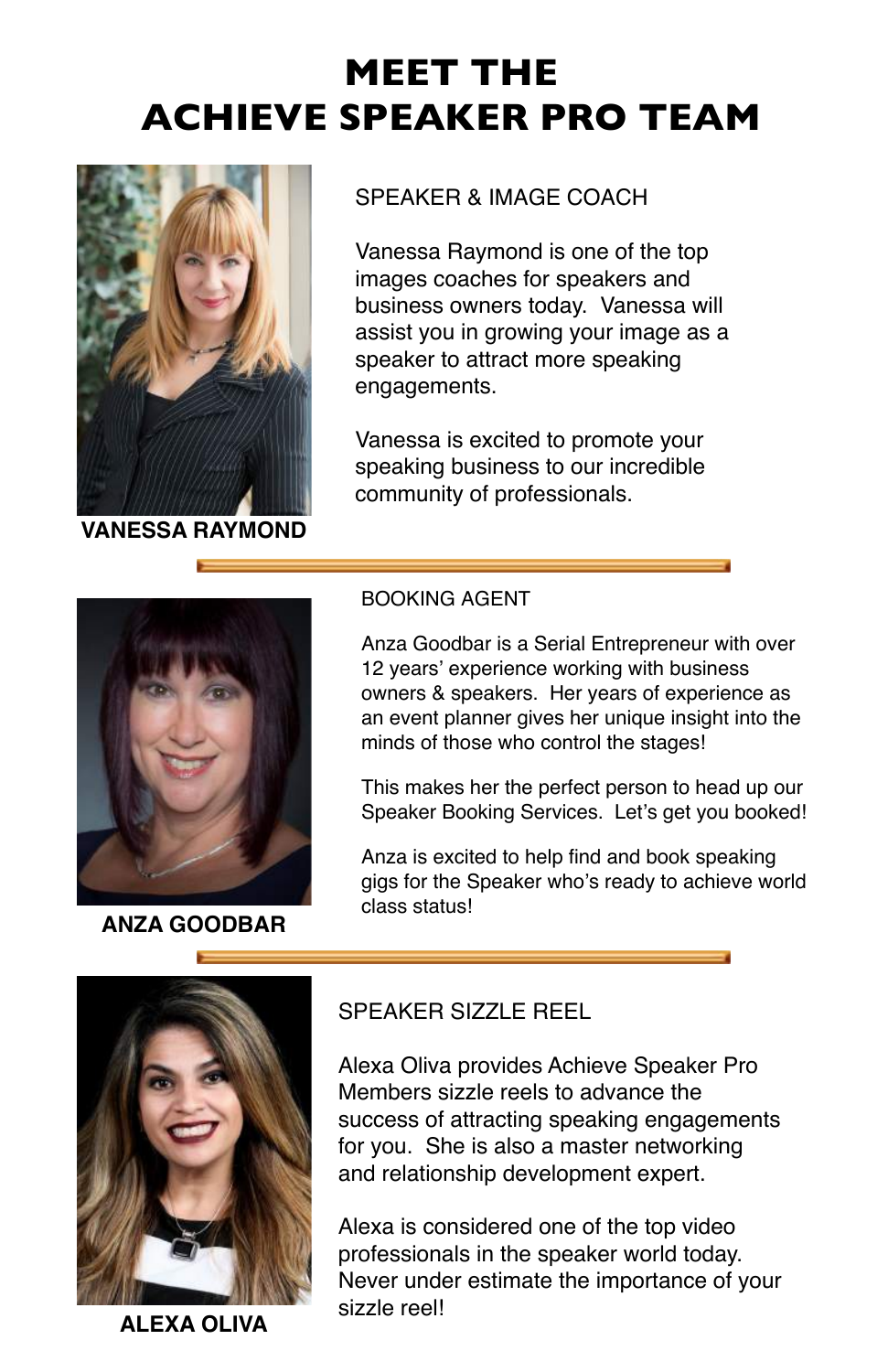

**TOBEY TERRY**

#### SUCCESS IN BUSINESS ON CAMERA! DO YOU PLAN TO SPEAK VIRTUALLY?

Tobey Ann Terry provides Achieve Speaker Pro members with tools to help you get on camera and increase your visibility online.

If you plan to speak on podcasts, online, or where ever, you will have Tobey Ann Terry in your corner helping grow your success.



#### SPEAKER SERVICES TEAM

Jeff Ruiz is an experienced graphic designer and editor with the skills to transform your creations into a masterpiece.

Whether you're looking for someone to do your book layout and editing or a slide deck creation/upgrade, Jeff's experience in graphic design will help propel you to world class status!

#### **JEFF RUIZ**



PHOTOGRAPHY THAT BRINGS BUSINESS

Shelly Au photography is one of the best in the USA, and provides their services at great discounts for Achieve Members. Shelly Au photography prides itself on providing pictures that help you get speaking gigs, revenue and brands your business.

**SHELLY AU**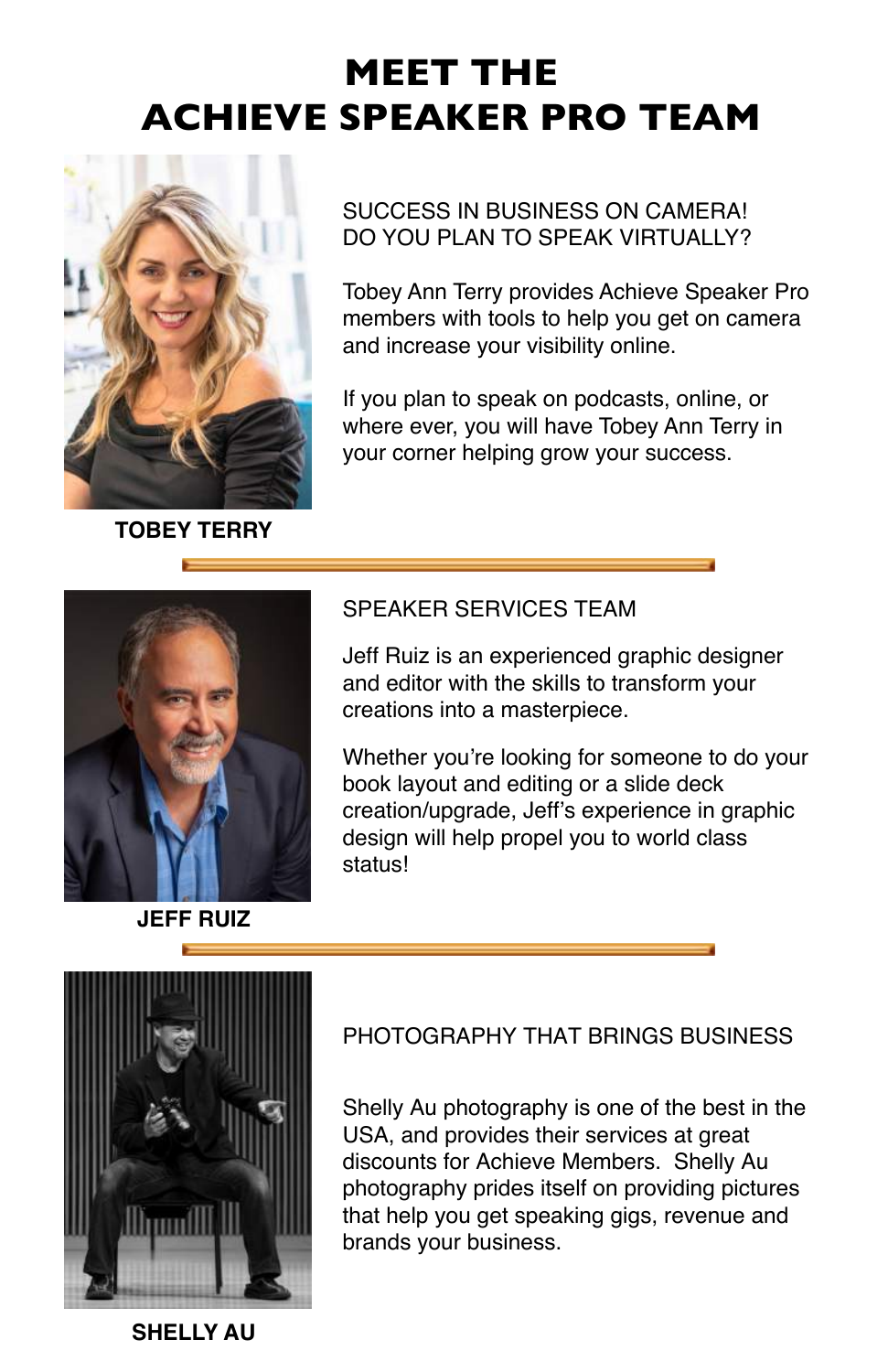

**NIKI CICAK**

#### SPEAKING & VISIBILITY OPPORTUNITY

Niki Cicak is the Achieve speaker Pro Community Development leader and runs the Achieve Event Systems providing you speaking opportunities and the ability to open your own chapter and hold your own events.





**MICHAEL LIBERCCI**

RESOURCES TO SUPPORT YOUR SPEAKING **BUSINESS** 

I am here to provide Achieve Speaker Pro members a team of preferred vendors that can impact your success.

Contact us for a listing of our preferred vendors.





**MICHAEL WIEDELMAN** down

#### WE ARE ALL ABOUT SAVING YOU MONEY

Do you spend too much on overhead? How would you know if you don't know what everyone else pays?

Michael Wiedelman works to help business owners keep more of their own money. Michael and his team can work with your current vendor and alternative vendors and bring your expenses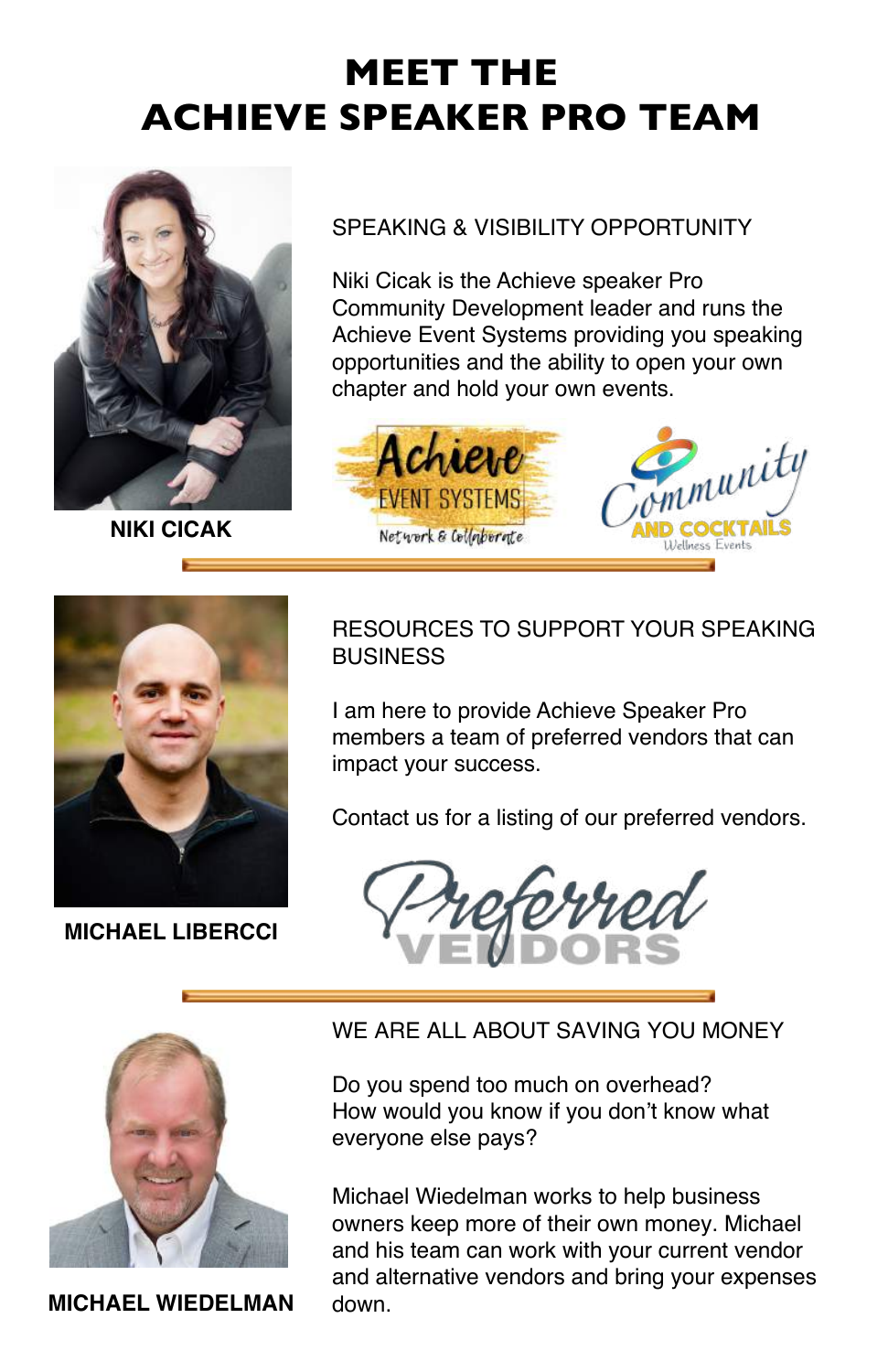### **WHY BECOME AN ACHIEVE SPEAKER PRO MEMBER?**



"I am so happy to be an Achieve Systems Member. I have greatly increased my speaking engagements over the last 2 years!"

- Lila Veronica, Speaker



"I have been a part of Achieve Systems for well over a decade and they have provided me incredible speaking opportunities.

- I highly recommend Achieve Speakers Pro!"
	- Natalie Heckert, Speaker



"I have spoken on stages all over the world and the Achieve Conferences and events are one of my favorites

I strongly recommend if you are a speaker, you engage with this community!"

- Bert Oliva, Speaker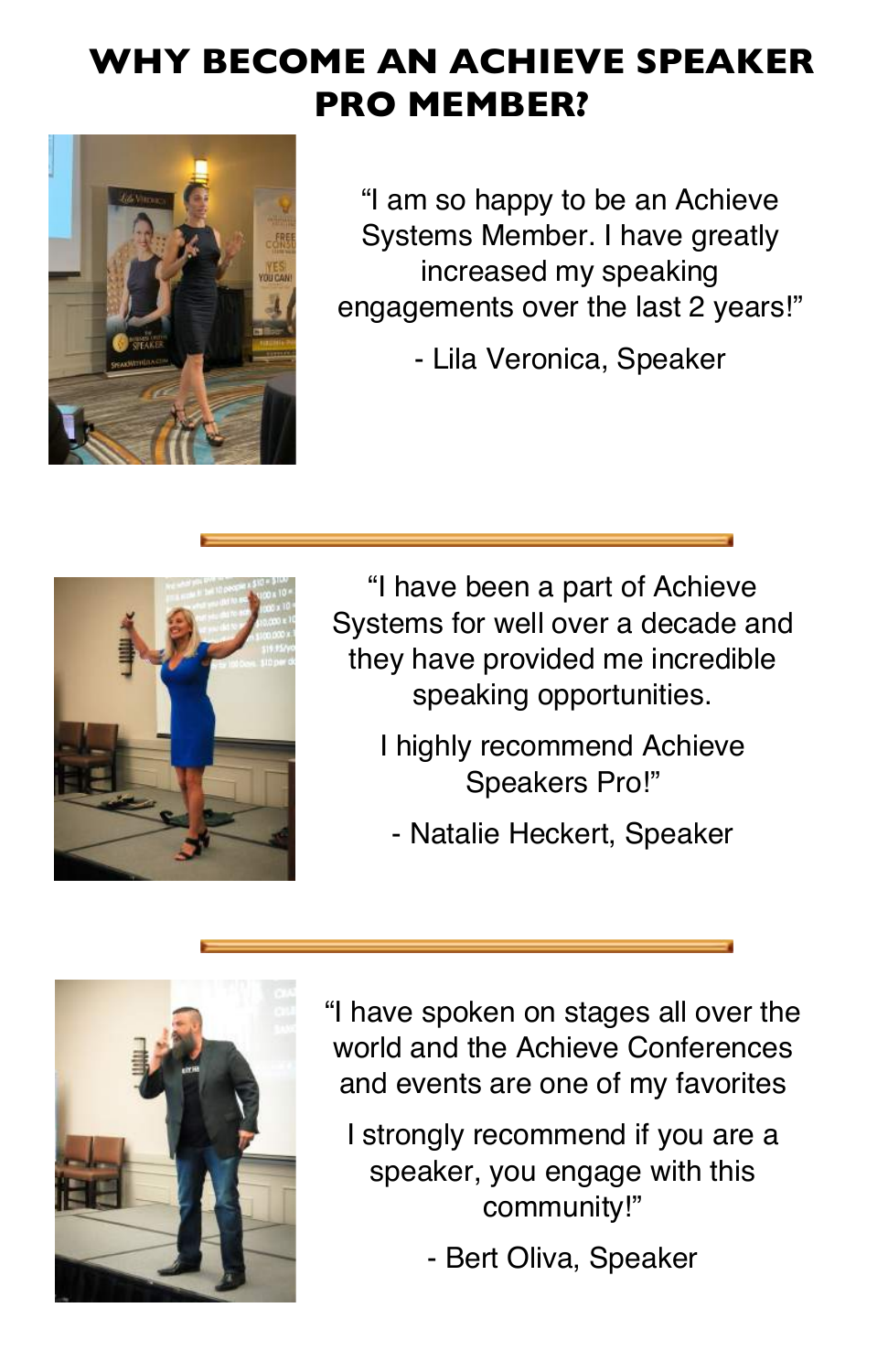### **WHY BECOME AN ACHIEVE SPEAKER PRO SPEAKER?**



"When I became an Achieve member I already had a highly successful company and Achieve Systems has helped me take it to the next level including adding speaking engagements that has lead to an incredible increase in revenue in my business."

> - Scott Aksamit, Mastery of Positive Thinking Expert



"I am an International Speaker on Collaboration and Business. I have traveled from the UK to the USA numerous times to speak at the incredible Achieve Conferences.

If you are a speaker, this is a group you want to be involved with."

> - Sesh Sukhdeo, Collaboration expert and International Speaker



"I run the Achieve Event Systems and provide speaking opportunities at smaller events with 10 - 50 attendees that you can plug into while Achieve Systems provides you opportunities to speak at larger events."

> - Niki Cicak, Leader of Achieve Event Systems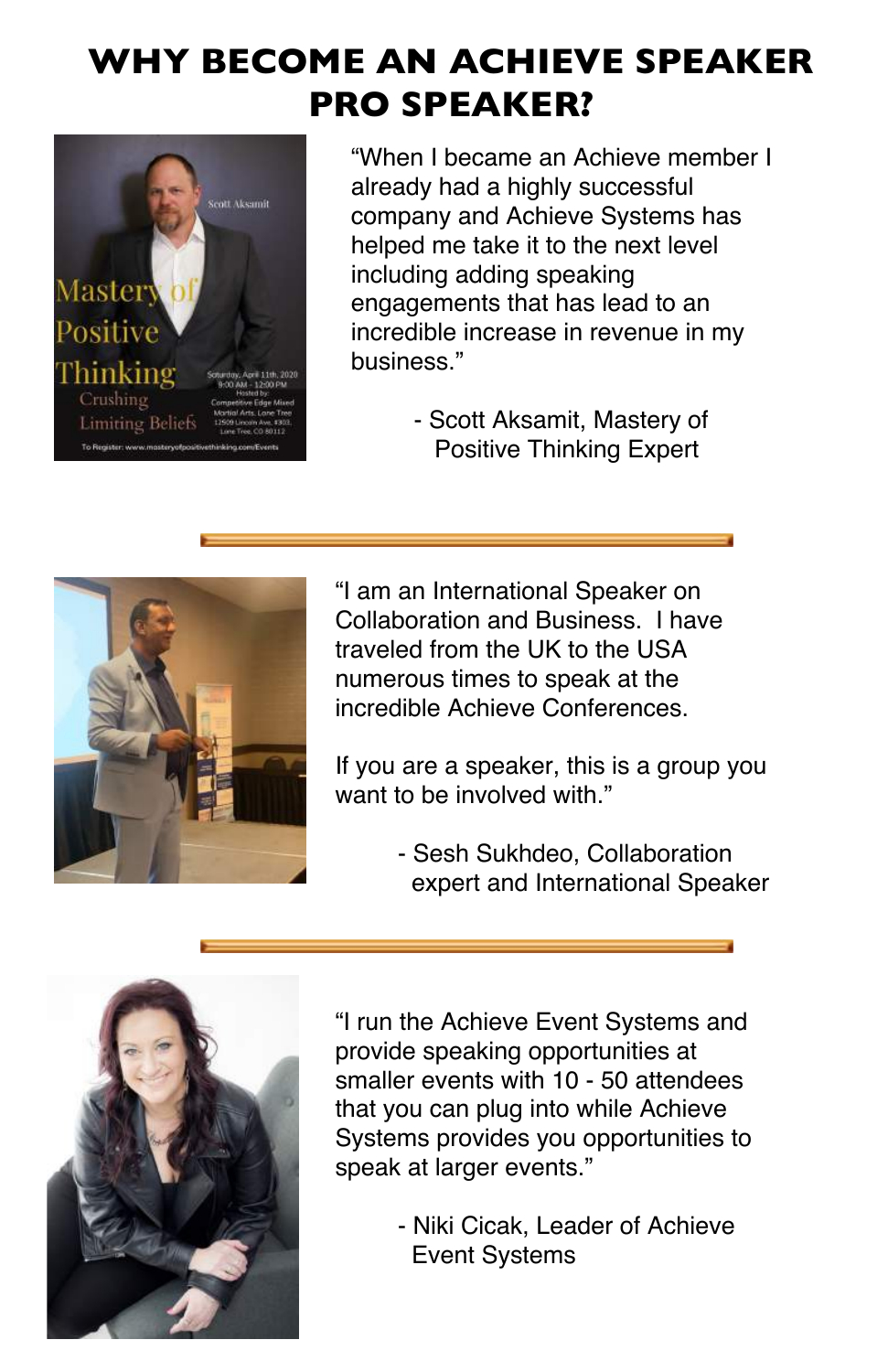# **IS IT REALLY ONLY 50 BUCKS A MONTH TO BE A MEMBER?**

#### INITIAL FEE: WAIVED

We are waiving the initial fee to become an Achieve Speaker Pro Member until June 2022. The initial fee of \$4995.00 is waived upon acceptance of your application. We are doing this because we want to impact the success to speakers who were hurt by the Covid shutdowns in 2020 and 2021. We are going to make a difference in the success of your business!

All Achieve Speaker Pro members will have, is our \$50 a month access fee that gives you access to all the incredible tools and resources. **You can't lose!** 

We make it easy for speakers in 2022 to get back in the game, prosper at a higher level, and gain the tools you need to take your business to the next level.

By the way - You never have a yearly renewal fee ever. This is only available until June 2022. Go fill-out the application to become a member at [www.achievesystemspro.com](http://www.achievesystemspro.com) . We will get back to you within 5 business days.